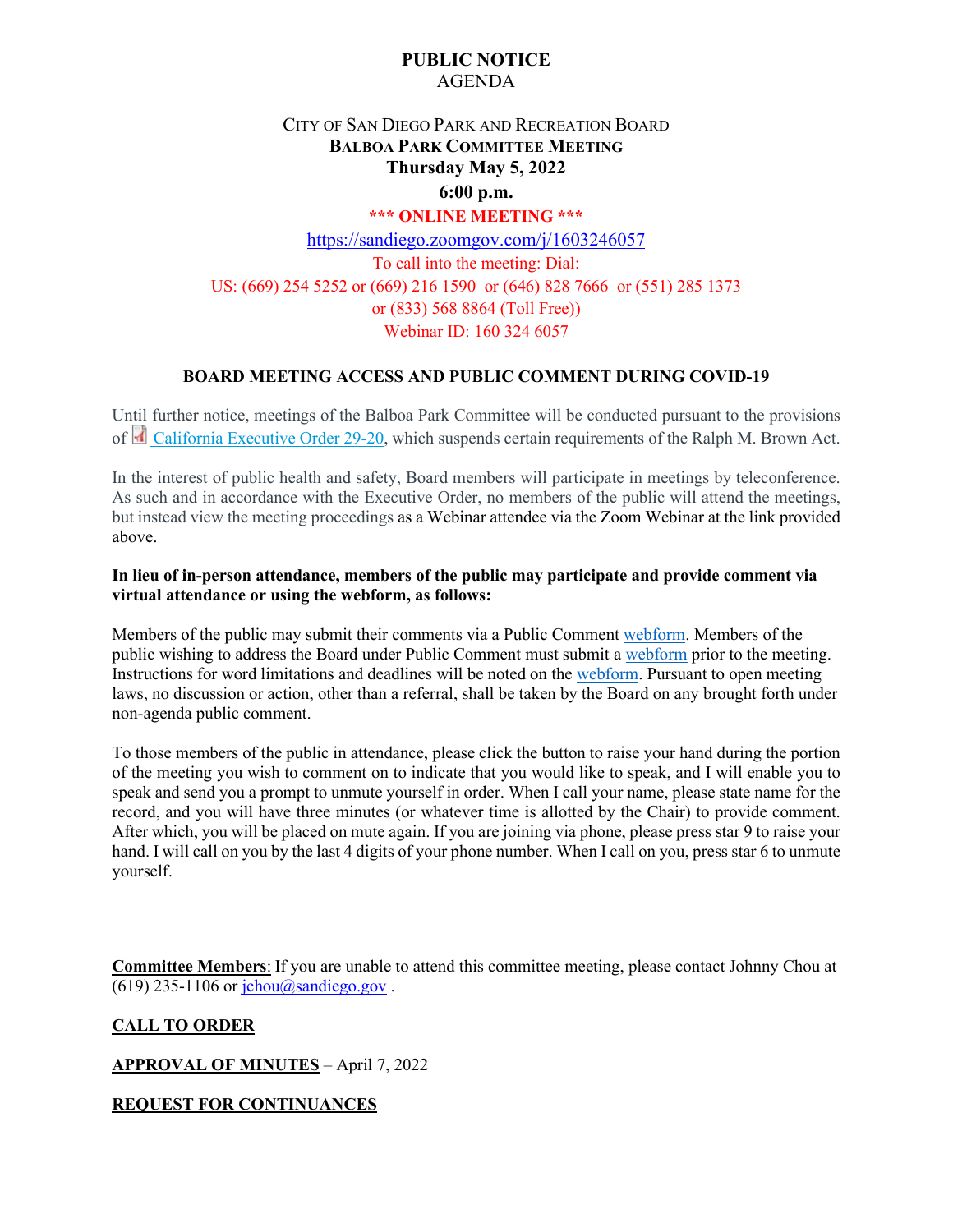**NON- AGENDA PUBLIC COMMENTS** – This portion of the agenda provides an opportunity for members of the public to address the Committee on items of interest within the jurisdiction of the Committee. (Comments relating to items on today's Agenda are to be taken at the time the item is heard.)

(Time allotted to each speaker is determined by the Chair; however, comments are limited to no more than three (3) minutes **total per subject** regardless of the number of those wishing to speak. Submit requests to speak to the City staff **prior** to the start of the meeting. Pursuant to the Brown Act, no discussion or action, other than a referral, shall be taken by the Committee on any issue brought forth under "Non-Agenda Public Comment.")

#### REQUEST FOR ITEMS TO BE PLACED ON CONSENT AGENDA

The Chair may entertain a motion by any Board Member to approve any agenda item as consent when no speaker slips have been submitted in favor or in opposition to the item. Items approved on consent are approved in accordance with staff's recommendation as reflected on the agenda and described in the Staff Report to the Balboa Park Committee, unless otherwise noted in the motion.

## **CHAIRPERSON'S REPORT** – Molly Chase

#### **STAFF REPORT**

City Council Third District – Codi Vierra Sergeant SDPD Balboa Park – Tyler Hamby Assistant Deputy Director – Christina Chadwick Balboa Park District Manager – Johnny Chou Balboa Park Operations District Manager – Victor Nava

**BALBOA PARK NON-PROFIT PARTNER UPDATES** (Time allotted to each speaker is determined by the Chair; however, comments are limited to no more than three (3) minutes)

 Forever Balboa Park– Elizabeth Babcock Balboa Park Cultural Partnership – Peter Comiskey Committee of 100 – Ross Porter Save Starlight – Steve Stopper

## **ACTION ITEMS**

**Consent** (These items are adopted without discussion; they can be moved to adoption by any committee member.)

**101. San Diego Floral Association-Birds, Bees, Flowers and Trees.** Presenter: Kathy Esty, Event Coordinator is requesting additional outdoor space for use of the north side of El Prado and Village Place Lawn Area for their vendors to sell plants, crafts, books, and hand-made items like bird houses. The event to be held on Saturday, October 22, 2022.

**Staff Recommendation:** To approve the request for San Diego Floral Association to have their event.

### **102. Environmental Systems Research Institute "ESRI" User Conference Closing Event. Presenter: Michele Cole, ESRI Head of Events Marketing**

Requesting a waiver to the Summer Moratorium to use a portion of the Central Mesa in Balboa Park to host the ESRI User Conference Closing Event on Thursday, July 14, 2022 from 5:00 p.m.-10:00 p.m. Equipment set-up will begin on July 13, 2022 after 7:00 p.m. Approximately 12,000 guests will be transported to Balboa Park by motor coach from the San Diego Convention Center. Loading and unloading of coaches to take place on Park Blvd. with the assistance of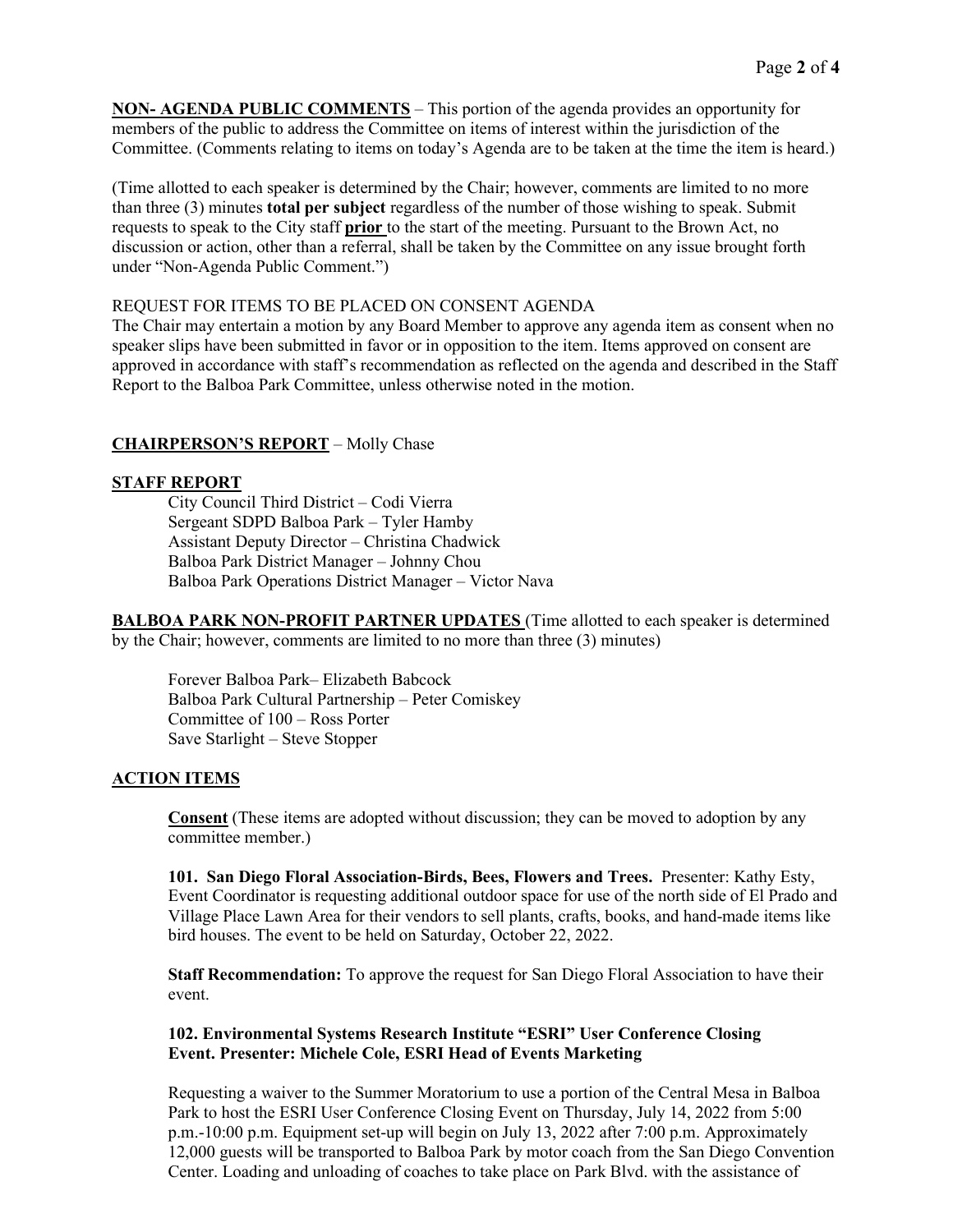Special Event Traffic Controllers. Contracts are being pursued with the San Diego Museum of Art, Mingei International Museum, the San Diego Natural History Museum, the Prado Restaurant, Fleet Science Center, Museum of Photographic Arts, Model Railroad Museum and the San Diego History Center.

Requested park areas include use of: El Prado; Bea Evenson Fountain Area; Cascades Area; Plaza de Panama, Casa del Prado Patio "A and B" in addition to (21) parking stalls in the Casa de Balboa Parking lot; (3) parking stalls in the Botanical Building parking lot; and (3) parking stalls in Pepper Grove North Parking Lot for event support.

**Staff Recommendation**: To request that the Parks and Recreation Director extend a waiver to the Summer Moratorium for the 2022 ESRI User Conference Closing Event. The event has been held successfully since 2011 and includes use of many park institutions.

**Adoption** (Each adoption item requires individual action; they can be moved to consent by action of the committee.)

**201. None**

**Special Events** (Special Events that require road or plaza closures or will potentially impact park and/or institution operation, are brought to the Committee for a formal recommendation. They can be moved to consent by action of the committee.)

**WORKSHOP ITEMS** (No action taken; subject discussed by the committee and staff.)

**401. Balboa Park Mobility and Park Blvd. Redesign Workshop**  Presenter: Everett Hauser, Transportation Department, City of San Diego

#### **INFORMATION ITEMS**

**501. City's Homelessness Response Informational Update**  Presenter: Hafsa Kaka, Director of Homelessness Strategies, City of San Diego

#### **SUB-COMMITTEE REPORTS –** None

#### **COMMITTEE MEMBERS REPORTS –** None

#### **ADJOURNMENT**

**Notice of Next Balboa Park Meeting:** June 2, 2022

 6:00 P.M. Virtual Meeting

**NOTICE POSTED Notices of the Balboa Park Committee Meetings are posted at: Balboa Park Administration Building** 

 2125 Park Blvd. San Diego, CA 92101

Posting also at:<http://www.sandiego.gov/park-and-recreation/general-info/brc.shtml>

Please Note: If there are any questions regarding this agenda, please contact Johnny Chou at (619) 235- 1106. This information is available in alternative formats upon request. To request an agenda in Braille, large print or cassette, or to request a sign language or oral interpreter for the meeting, call Johnny Chou (619) 235-1106 at least five (5) working days prior to the meeting to ensure availability. Alternative